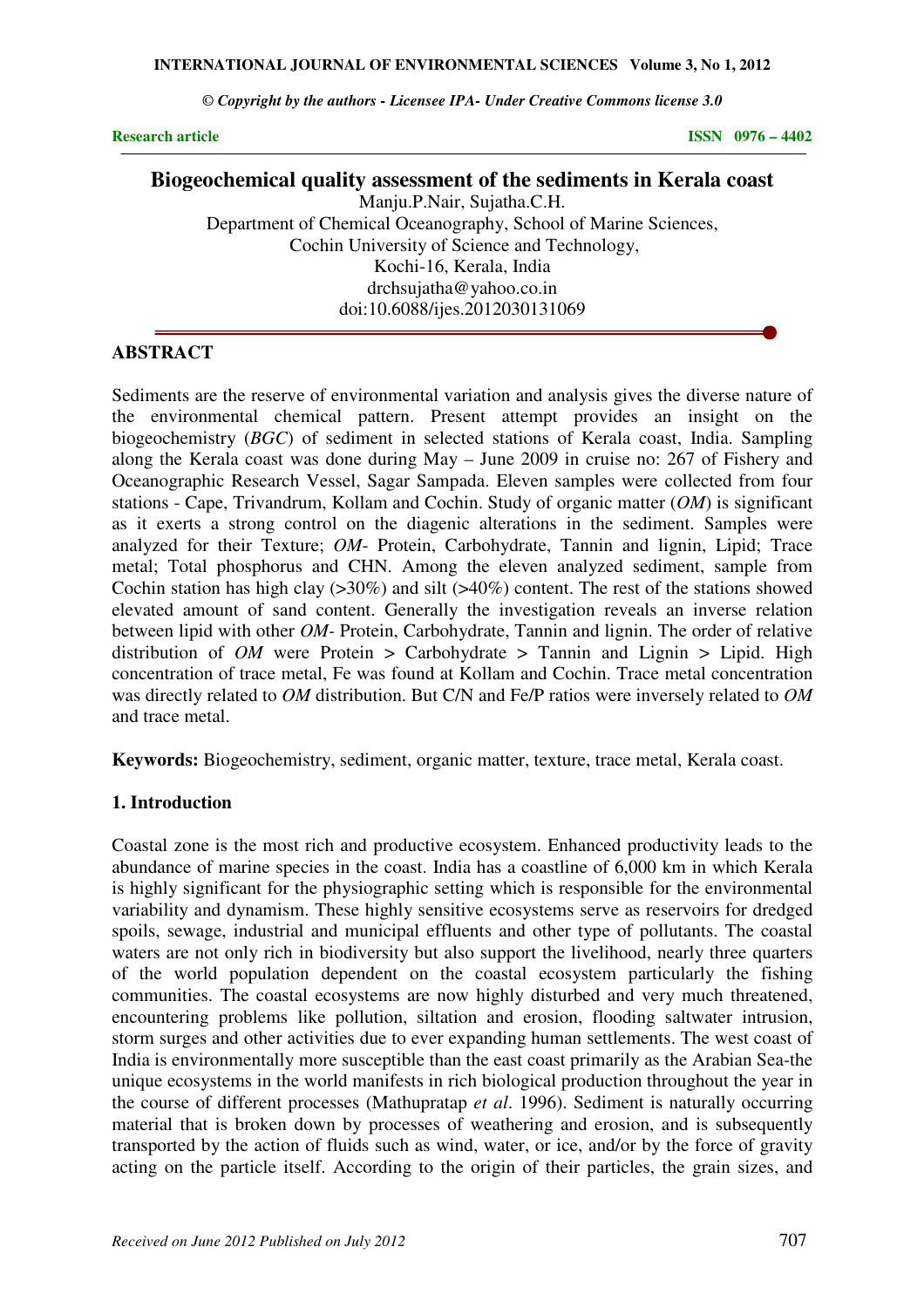where they are deposited, these sediments are of four types - lithogenous, biogenous, hydrogenous and cosmogenous. The *OM* plays a major role in the *BGC* of oceans not only because the sediment provides a significant reservoir in the global carbon cycle, but also they drive early diagenesis. The production and destruction of *OM* in any ecosystem are primarily a biologically mediated process and cause significant changes to the oxygen and carbon dioxide concentrations and allows the quality of the aquatic environment. The *OM* in the sediment is a complex mixture of dead and living material which originates from water column transport of particulate organic carbon and in situ synthesis. *OM* includes both labile compounds (amino acids and sugars) as well as more refractory compounds (humic acid, tannin and lignin, lipids etc).

For the present study geographically important four prominent zones –Cape, Trivandrum, Kollam and Cochin were selected along the Kerala coast. Cape is at the tail tip end of India. Three seas –Arabian Sea, Indian Ocean and Bay of Bengal meet over here. Trivandrum is the capital of Kerala, is the only one part of the southern Kerala, where cliffs are found. Kollam is the most scenic cities in the State. It is the southern gateway to backwaters of Kerala. Cochin (Queen of Arabian Sea) is the commercially and industrially important city which lies on the west coast of India. To find out the *BGC* of the coastal environment, *OM* and Trace metal distribution was spatially quantified and compared with Texture and CHN in the above referred sites.

# 2. **Materials and methods**

Eleven sediment samples were collected in cruise no. 267 in FORV Sagar Sampada on 29thMay 2009 to 4th June 2009 from Tuticorin to Cochin. Sediments were collected from four identified stations [Cape (1), Trivandrum (4), Kollam (4) and Cochin (2)] of Kerala coast, India (Figure. 1). The Description of location sites were given in Table1. Surficial sediment samples were collected using a Van veen grab, sealed, transported to the lab and stored in deep freezer. Sediments were air dried, finely powdered and used for chemical analyses. Textural characteristics, quantification of *OM* (Protein, Carbohydrate, Tannin & Lignin and Lipid) Metal analysis, Total phosphorus and CHN analysis were carried out.



**Figure 1**: Showing the cruise track and sampling sites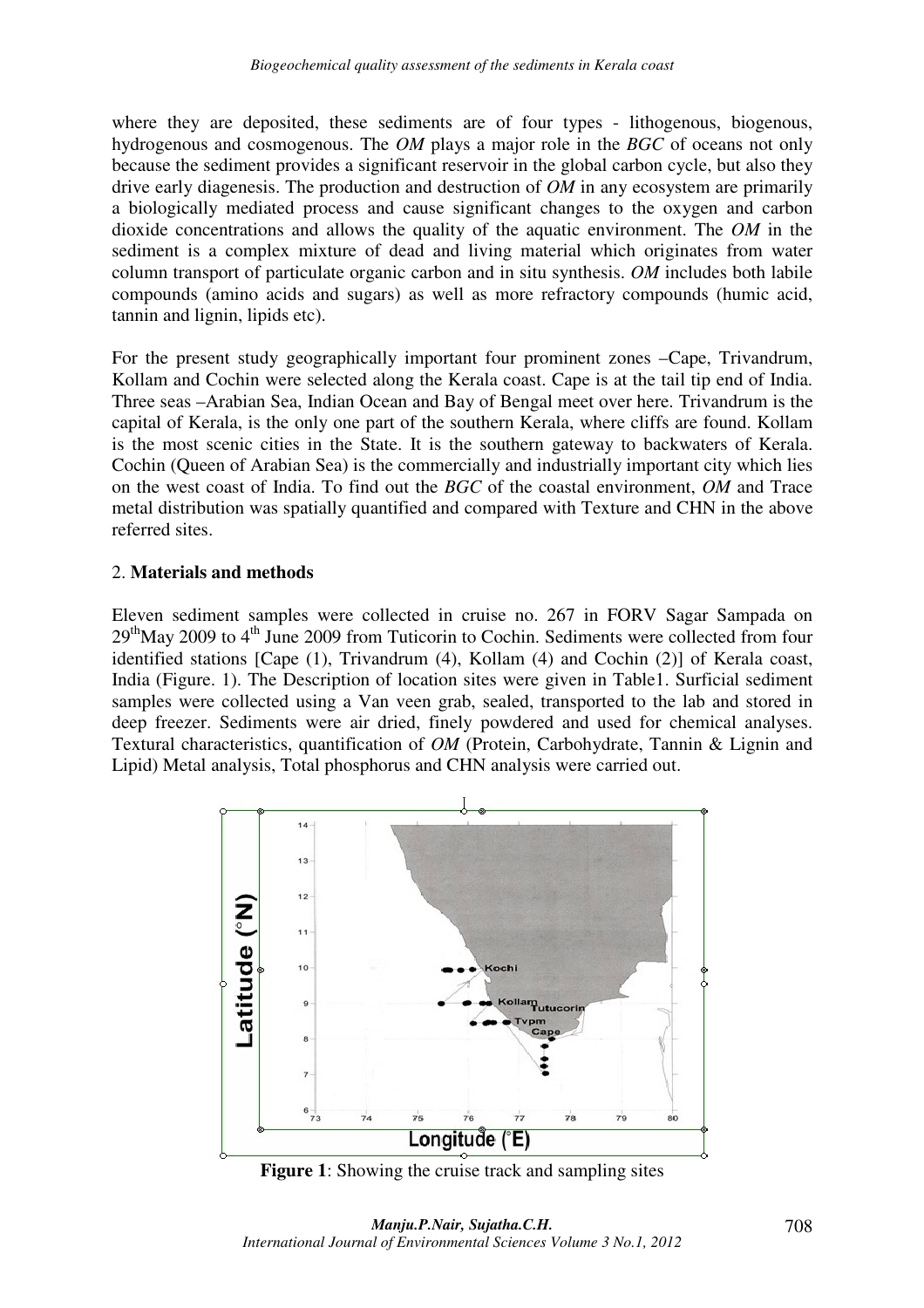| Transect        | Depth    | Location                                       |
|-----------------|----------|------------------------------------------------|
|                 | (m)      |                                                |
| Cape1(M1)       | 50       | $0747.64^{\circ}$ N, 7730.177 $^{\circ}$ E     |
| Trivandrum1(M2) | 30       | $0830.048^{\circ}N,7650.874^{\circ}E$          |
| Trivandrum2(M3) | 50       | $0830.040^0$ N, 7643.831 <sup>0</sup> E        |
| Trivandrum3(M4) | 100      | $0828.117^0$ N, 7629.712 <sup>0</sup> E        |
| Trivandrum4(M5) | 200      | $0827.902^0$ N, 7624.012 <sup>0</sup> E        |
| Kollam1(M6)     | 50       | $099.010^{0}N.0756.851^{0}E$                   |
| Kollam2(M7)     | 90       | $0859.353^{0}N_{,}0756.043^{0}E$               |
| Kollam3(M8)     | 100      | $0900.034^{0}N, 7617.013^{0}E$                 |
| Kollam4(M9)     | 200      | $0900.084^{0}N_{,}07623.524^{0}E$              |
| Cochin1(M10)    | $200$    | $957.77^0$ N, 7616.919 <sup>0</sup> E          |
| Cochin2(M11)    | ${<}100$ | 959.213 <sup>0</sup> N,7616.084 <sup>0</sup> E |

**Table 1:** Location of sampling sites

Textural characteristics (sand, silt, and clay) were determined using pipette analysis by Lewis 1984. Inorganic carbonates and *OM* were removed using 2N HCl and 30% H<sub>2</sub>O<sub>2</sub> respectively. Protein was measured using Copper reagent and Folin –Ciocalteu phenol reagent (Lowry *et al* 1951). Carbohydrate estimation was done by Phenol- Sulphuric acid method (Dubois *et al*. 1956). The estimation of Tannin and lignin was performed by Sodium tungstate phosphomolybdate acid method (APHA 1995). Total lipid was determined by the Sulphophosphovanillin method (Barnes and Black stock1973). For metal analysis samples were digested with 5:1 mixture of  $HNO<sub>3</sub>$  &  $HClO<sub>4</sub>$ , filtered and analysed using ICP-AES (Inductively Coupled Plasma Atomic Emission Spectroscopy). Elemental compositions, CHN of the samples were determined by using VarioEL 111 CHN Analyser. Total phosphorus was estimated by using the standard method by Kopacek and Hejzlar (1993) Pearson correlation was carried out to test correlation of *OM* with Textural characteristics and Metal concentration.

# **3. Results and discussion**

Textural characteristics of the four stations were shown in Table 2. Sand content was high in Cape, Trivandrum and Kollam  $(> 87\%)$ . Both clay  $(>30\%)$  and silt  $(>40\%)$  content were greater at Cochin. Among the eleven stations the percentage of sand fraction is highest at Kollam (99.3%) and lowest at Cochin (11.9%). Clay was highest at Cochin (33.171%) and lowest at Trivandrum (0.203%). Silt was maximum at Cochin (42.748%) and minimum at Kollam (0.132%).Grain size is one of the basic attributes of sediments and its distribution is essential to delineate the sedimentary environments. Its delivery reveals the physical effects of environment on deposition and hydrodynamic conditions existing at the time of deposition. The settling of terrestrial and marine particles delivers *OM* along with toxic pollutants to the surface sediments that induce high changes in the biological activity. Most of the *OM* enters the biological food web in the surface waters and is used for new heterotrophic biomass production. Because of this intense recycling, it is difficult to determine the *OM* flux at different levels of the photic zone. Although the fraction of *OM* buried in sediment is small relative to the amount produced by photosynthesis in oceanic surface waters, empirical relationships were derived from the analysis of Sedimentary *OM* to estimate oceanic paleoproductivity. The lithogenic materials introduced by the rivers accelerate the removal of newly fixed *OM* from the water column to the sediments. Textural character difference, inputs from other water bodies and land runoff are the contributing factors for *OM*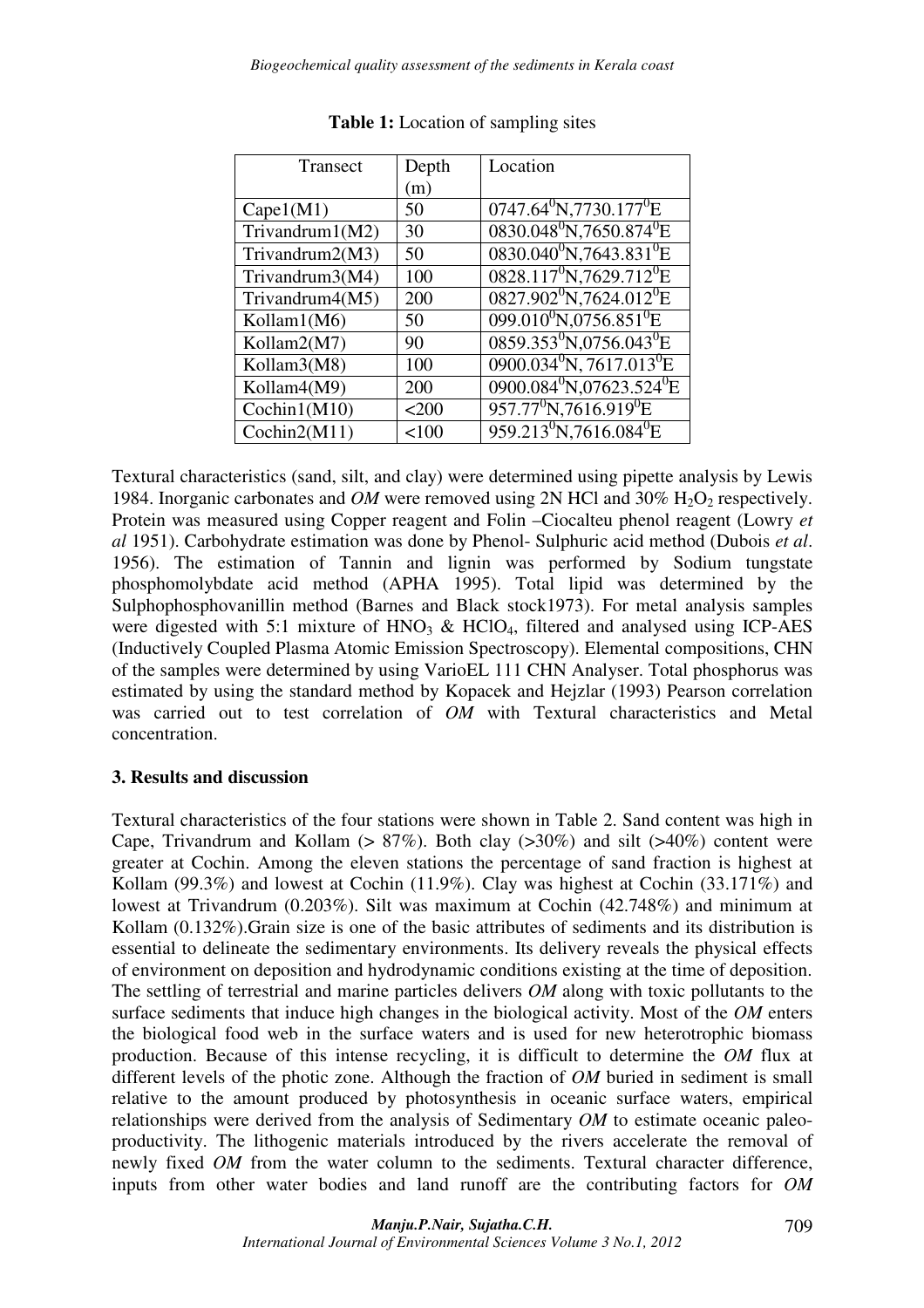distribution. Protein, Carbohydrate, Tannin and lignin and Lipid were the main analyzed constituents of *OM.* Spatial distribution of organic matter is given in figure 2. The essential organic nitrogen compounds- proteins are widely distributed in sediments and the present study showed maximum concentration  $(68.65 \text{ mg/g})$  at Cochin and minimum  $(0.204 \text{ mg/g})$  at Trivandrum.

| Samples        | Sand $(\%)$ | Clay $(\%)$ | Silt $(\%)$ |
|----------------|-------------|-------------|-------------|
| M1             | 87.72       | 6.85        | 5.43        |
| M <sub>2</sub> | 94.91       | 2.34        | 2.75        |
| M <sub>3</sub> | 98.51       | 0.746       | 0.744       |
| M4             | 99.05       | 0.203       | 0.747       |
| M <sub>5</sub> | 94.89       | 4.72        | 0.39        |
| M6             | 97.87       | 1.998       | 0.132       |
| M <sub>7</sub> | 99.3        | 0.4996      | 0.2004      |
| M8             | 97.74       | 0.227       | 0.473       |
| M9             | 97.97       | 1.663       | 0.367       |
| M10            | 11.9        | 31.88       | 56.22       |
| M11            | 24.351      | 33.171      | 42.748      |

**Table 2:** Textural characteristics of sediment

In the investigated samples concentration of carbohydrate was maximum (111.2 mg/g) at Cochin and minimum (14.42 mg/g) at Trivandrum .Carbohydrates are some of the major biochemical compound produced by living organisms and constitute an important fraction of dissolved and particulate *OM* (Skoog and Benner 1997; Borsheim *et al*. 1999; Burdige *et al*. 2000). These are consumed by microheterotops in both fresh water and marine ecosystems and contribute essentially to the bacterial production (Rich *et al*. 1996). Tannin and Lignin, a high molecular weight polycyclic aromatic compound are widely distributed throughout the plant kingdom. It was found maximum (29.78 mg/g) at Cochin and minimum (2.188 mg/g) at Trivandrum. The increased concentration at Cochin may result from the retting of coconut husk. Lipid one of the contributing component of *OM* are produced biologically. The result pointed out a reversal trend in the concentration. It was maximum (7.223 mg/g) at Trivandrum and minimum (0.204 mg/g) at Cochin. The distribution of lipid is inverse to other organic matter (protein, carbohydrate and tannin and lignin) under investigation. Similar trend was found in the coastal sediment of NW Adriatic Sea (Dell'anno *et al*. 2008). This may be due to the low hydrophilic nature and high survival rates during sedimentation compared to other biogenic compounds.

Among the eleven stations the lipid concentration was less compared to other *OM* under study. The order of relative distribution of *OM* were Protein > Carbohydrate > Tannin and Lignin > Lipid. Generally the distribution of *OM* was directly related to texture. Low concentration of *OM* in Trivandrum was found due to the sandy nature of sediment. The Cochin sites showed an increase of *OM* with clay content. The study of Renjith and ChandramohanaKumar, 2007 corroborate this trend and established the muddy nature of sediment. The protective effect of *OM* by adsorption on mineral particularly on the clay surfaces also contribute to a great extent. Previous studies by Keil *et al*. 1994 Mayer 1994 also support the result. Earlier research in Western continental shelf of India (Josia Jacob *et al*.2008) revealed that spatial variation of sediment texture influence the *BGC* of the surficial sediment. Protein to carbohydrate ratio and lipid to carbohydrate ratio were embodied to understand the age of the sample and the bouncy of the sediment (Fabiano *et al.* 1998; Gremare *et al*. 2002). Protein to Carbohydrate ratio is an index used to determine the origin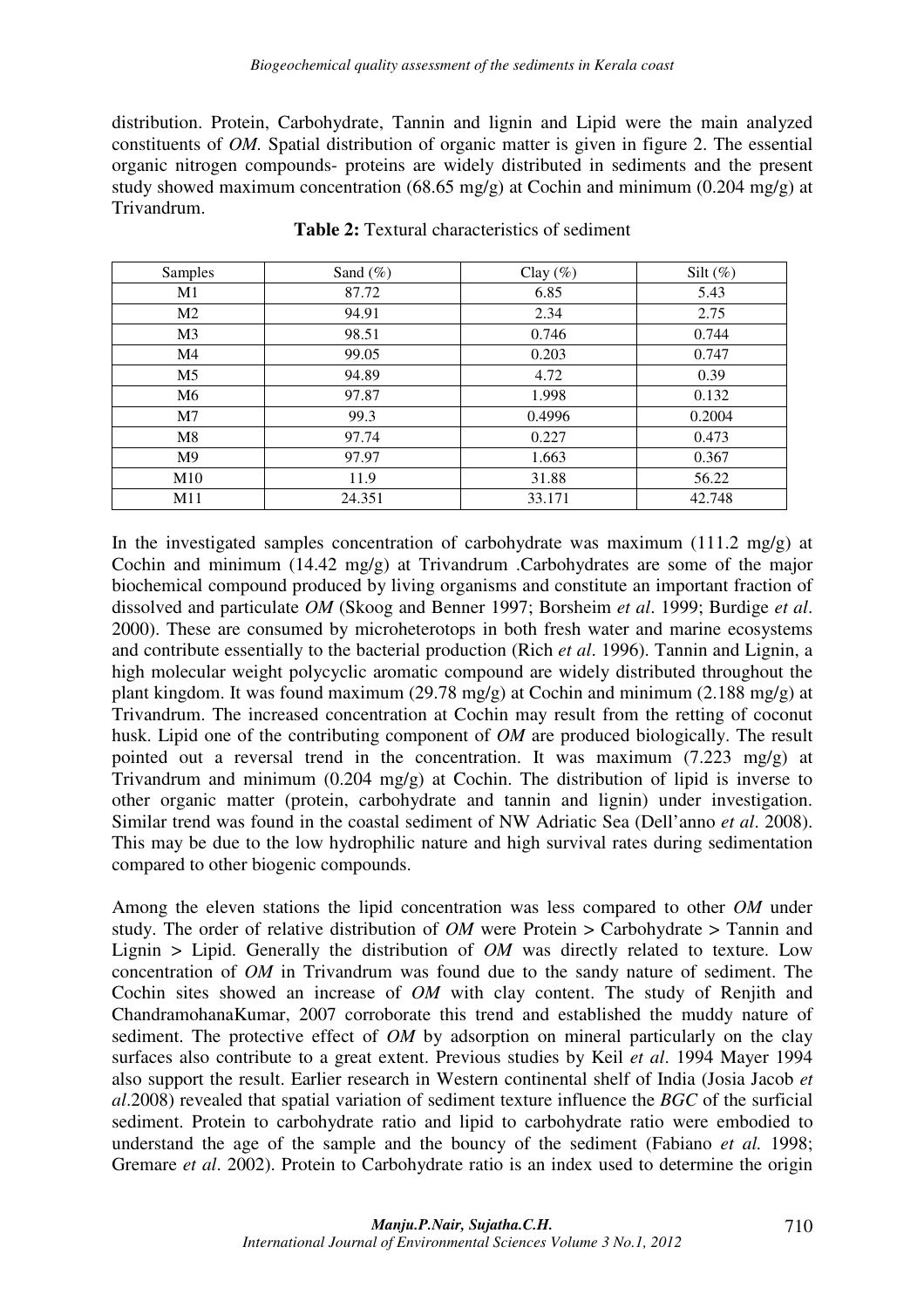of particle present in the sediment and to distinguish the presence of recently formed fresh materials ( Cauwet 1978; Danovaro *et al*. 1993; Cividances *et al.* 2002).



**Figure 2:** Spatial distribution of organic matter in Kerala coast

The study reveals the *OM* at Cape and Trivandrum were aged as having low (<1) protein to carbohydrate ratio, but at Kollam and Cochin were comparatively fewer aged as the ratio was greater than one (Figure.3). Allothonous inputs from the neighboring water bodies enhance the above factor. Protein to carbohydrate ratio is maximum at Cochin and minimum at Trivandrum. Proteins tend to be mineralized faster than carbohydrate and causing higher amounts of fresh particles (Newell and Field 1983; Lee and Fuhrman1987). This would increase the protein content of these minerals and reflex the high index value. Earlier studies by Pusceddu *et al*. 2000 showed that protein to carbohydrate ratio were high in productive areas, such as estuaries and coastal regions. The nutritional value of the analyzed sediment samples was also low because the lipid to carbohydrate ratio (Figure .4) was less than one. The river inputs to the coastal zone, together with the intense physical and biological activity in coastal waters, make the marine realm the most dynamic of dissolved organic matter which was modified by the physicochemical processes occurring in the mixing zone, particularly flocculation and photo oxidation. These processes affect the structure and the biodegradability of *OM*, which in turn reflects the energetic of the coastal zone. Lipid to carbohydrate ratio was maximum at Trivandrum and minimum at Cochin. The riverine inputs, seasonal autochthonous production contributes to a great extent in the coastal zone. C/N ratio and Fe/P were inversely related to *OM*. This was maximum at Cape (438) and minimum at Cochin (12.304). The concentration of elemental Nitrogen and phosphorous were prominent at Cochin; this is due to the muddy and productive nature of these sediments.

Correlation analysis of *OM* with textural behavior and trace metal were carried out and are depicted in Table 3 and 4 respectively. Except lipid other *OM* had significant positive correlation with clay content, and negative correlation with sand content. Correlation of metals- with clay gave strong positive relation; this is because of the high adsorption capacity of clay. The liberation of elements during the early diagenic decomposition of *OM* trapped in muddy sediment also accounts the inference (Kuma *et al.* 2000; Wells *et al.* 2000).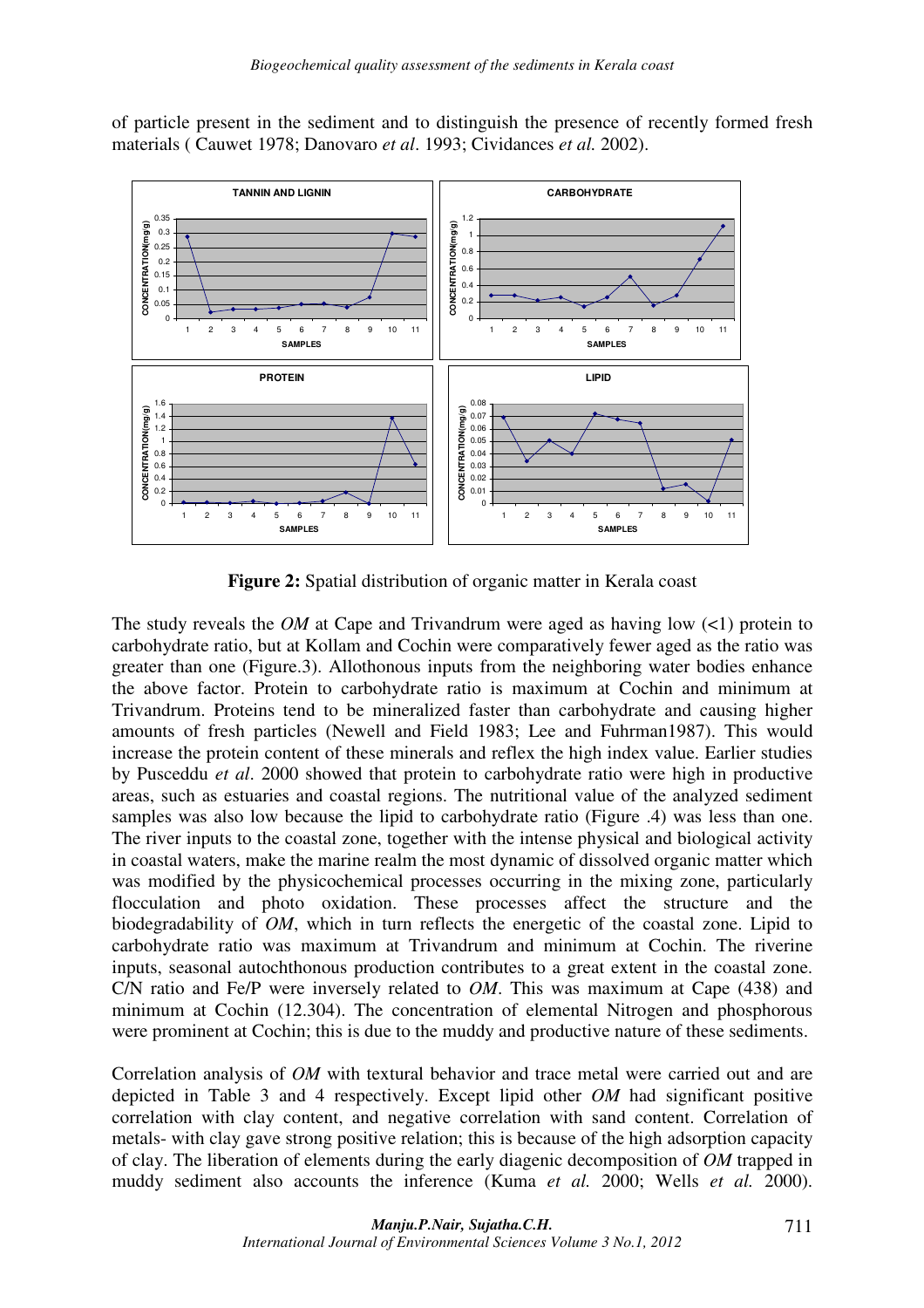Biopolymeric carbon exhibits a significant correlation with protein and carbohydrate which supports their major contribution to *OM*.



**Figure 3:** Spatial distribution of protein to carbohydrate ratio in Kerala coast



**Figure 4**: Spatial distribution of lipid to carbohydrate ratio in Kerala coast

The marine ecosystem is the reservoir of various toxic pollutants including a wide range of metals and earlier studies (Sujatha *et al*.2000, 2008, 2009; Lalu Raj *et al* 2002; Ranjitha Raveendran & Sujatha C H 2011) supports. Sediments are important carriers of trace metals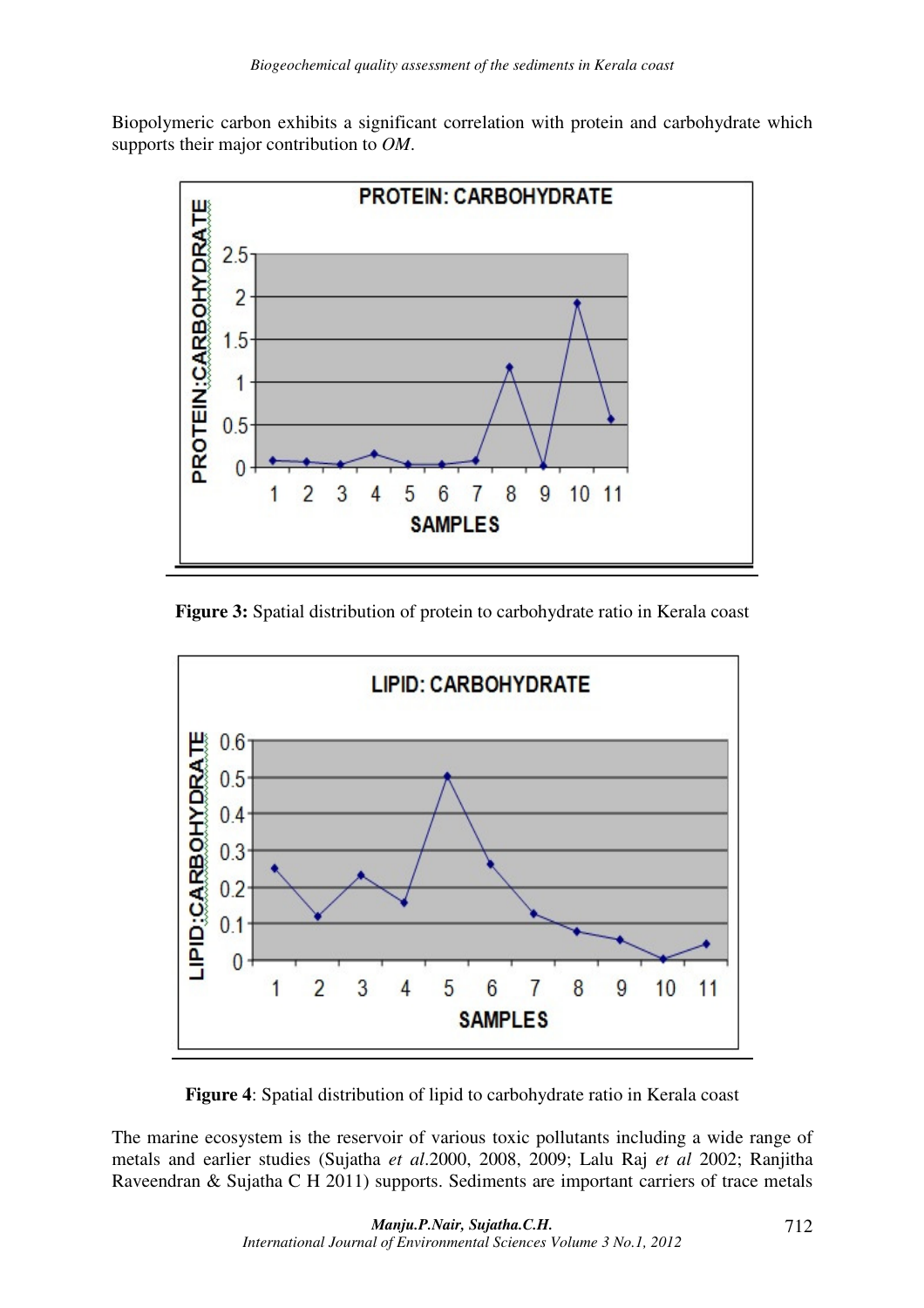in the coastal environment and the current learning reflect the metal distribution in these sedimentary phases. The metal concentration follows in the order:  $Fe > Zn > Mn > Cu > Co >$ Cd (Figure 5). In general the maximum metal concentration was at Kollam and Cochin. This may be due to the better adsorption capacity of metal and also the increased terrestrial inputs and industrial effluents. The CHN distribution is given in Table 5.Carbon had high concentration at Kollam. Nitrogen and Hydrogen were prominent at Cochin.

|                                    | SAND <sub>(%)</sub> | GLAY(%) | $SILI$ (%) | CARBOHYDRATE | <b>LIPID</b> | <b>PROTEIN</b> | <b>TANNIN</b><br><b>AND LIGNIN</b> |
|------------------------------------|---------------------|---------|------------|--------------|--------------|----------------|------------------------------------|
| $SAND(*)$                          | 1                   | $-0.99$ | $-1$       | $-0.858$     | 0.3424       | $-0.94$        | 0.990881766                        |
| CLAY(%)                            | $-0.99088$          | 1       | 0.978      | 0.883        | $-0.2495$    | 0.885          | 0.839564601                        |
| SILI(%)                            | $-0.99691$          | 0.978   | 1          | 0.839        | $-0.3853$    | 0.958          | 0.805159406                        |
| CARBOHYDRATE                       | $-0.85849$          | 0.883   | 0.839      | 1            | $-0.1097$    | 0.695          | 0.707681699                        |
| <b>LIPID</b>                       | 0.342354            | $-0.25$ | $-0.39$    | $-0.11$      | 1            | $-0.53$        | 0.097399985                        |
| <b>PROTEIN</b>                     | $-0.9375$           | 0.885   | 0.958      | 0.695        | $-0.5315$    |                | 0.703873002                        |
| <b>TANNIN AND</b><br><b>LIGNIN</b> | $-0.82186$          | 0.84    | 0.805      | 0.708        | $-0.0974$    | 0.704          | 1                                  |

**Table 3**: Correlation Texture with Organic matter Distribution

**Table 4:** Correlation clay with metal distribution

|           | $CLAY(*)$ | Cd    | Co    | Cu    | Fe     | Mn    | P.b.   | Zn     |
|-----------|-----------|-------|-------|-------|--------|-------|--------|--------|
| $CLAY(*)$ | 1         | 0.728 | 0.975 | 0.914 | 0.5066 | 0.965 | 0.9812 | 0.8221 |
| C.d.      | 0.728253  | 1     | 0.704 | 0.434 | 0.3622 | 0.627 | 0.7051 | 0.9852 |
| Co        | 0.975225  | 0.704 | 1     | 0.897 | 0.4713 | 0.978 | 0.9828 | 0.798  |
| Cu        | 0.914274  | 0.434 | 0.897 | 1     | 0.5956 | 0.925 | 0.9283 | 0.5763 |
| Fe        | 0.506566  | 0.362 | 0.596 | 0.596 | 1      | 0.485 | 0.5979 | 0.453  |
| Mn        | 0.964721  | 0.627 | 0.978 | 0.925 | 0.4846 | 1     | 0.9697 | 0.7319 |
| Рb.       | 0.981214  | 0.705 | 0.983 | 0.928 | 0.5979 | 0.97  | 1      | 0.8086 |
| Zn        | 0.82208   | 0.985 | 0.798 | 0.576 | 0.453  | 0.732 | 0.8086 | 1      |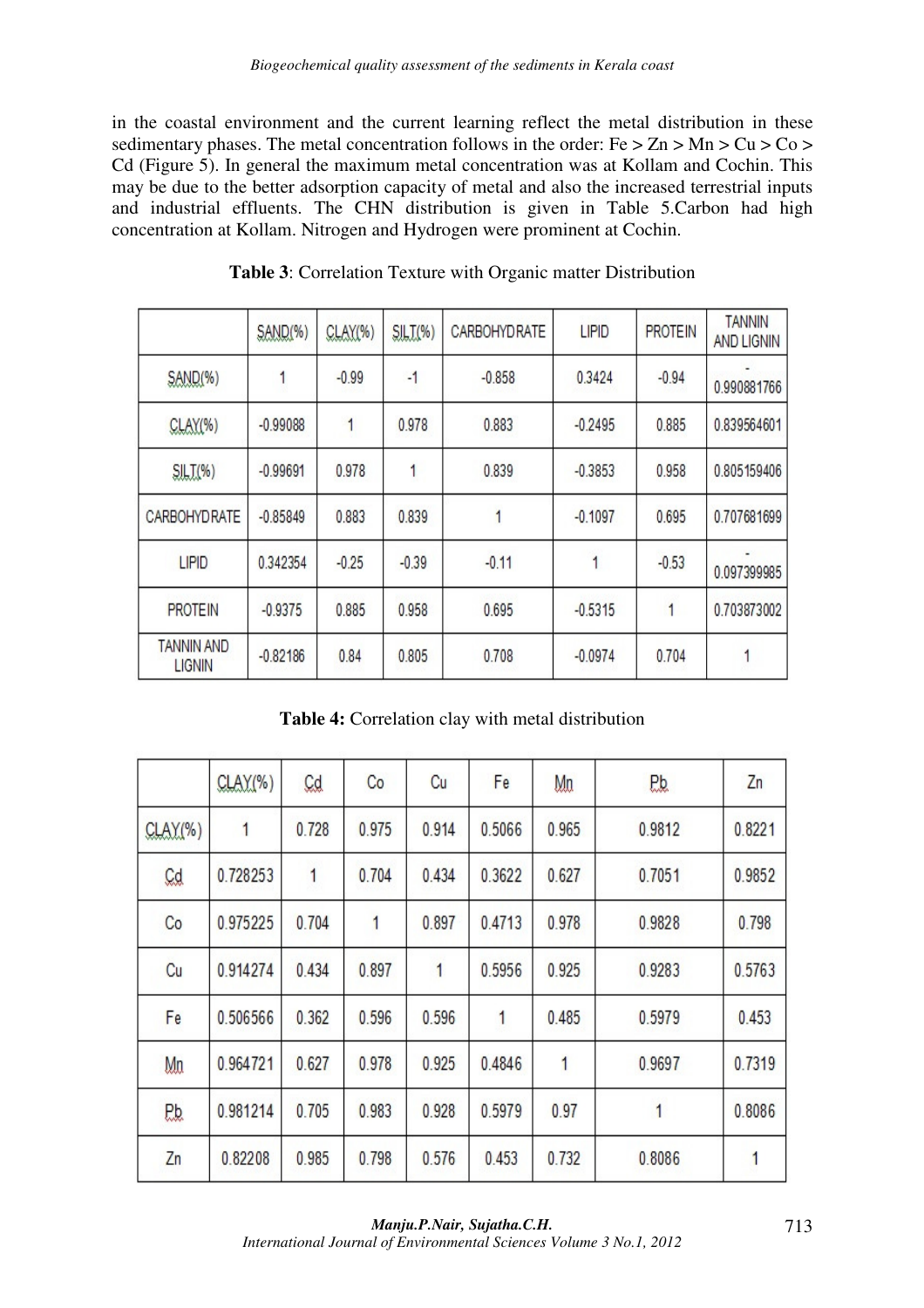

*Manju.P.Nair, Sujatha.C.H. International Journal of Environmental Sciences Volume 3 No.1, 2012*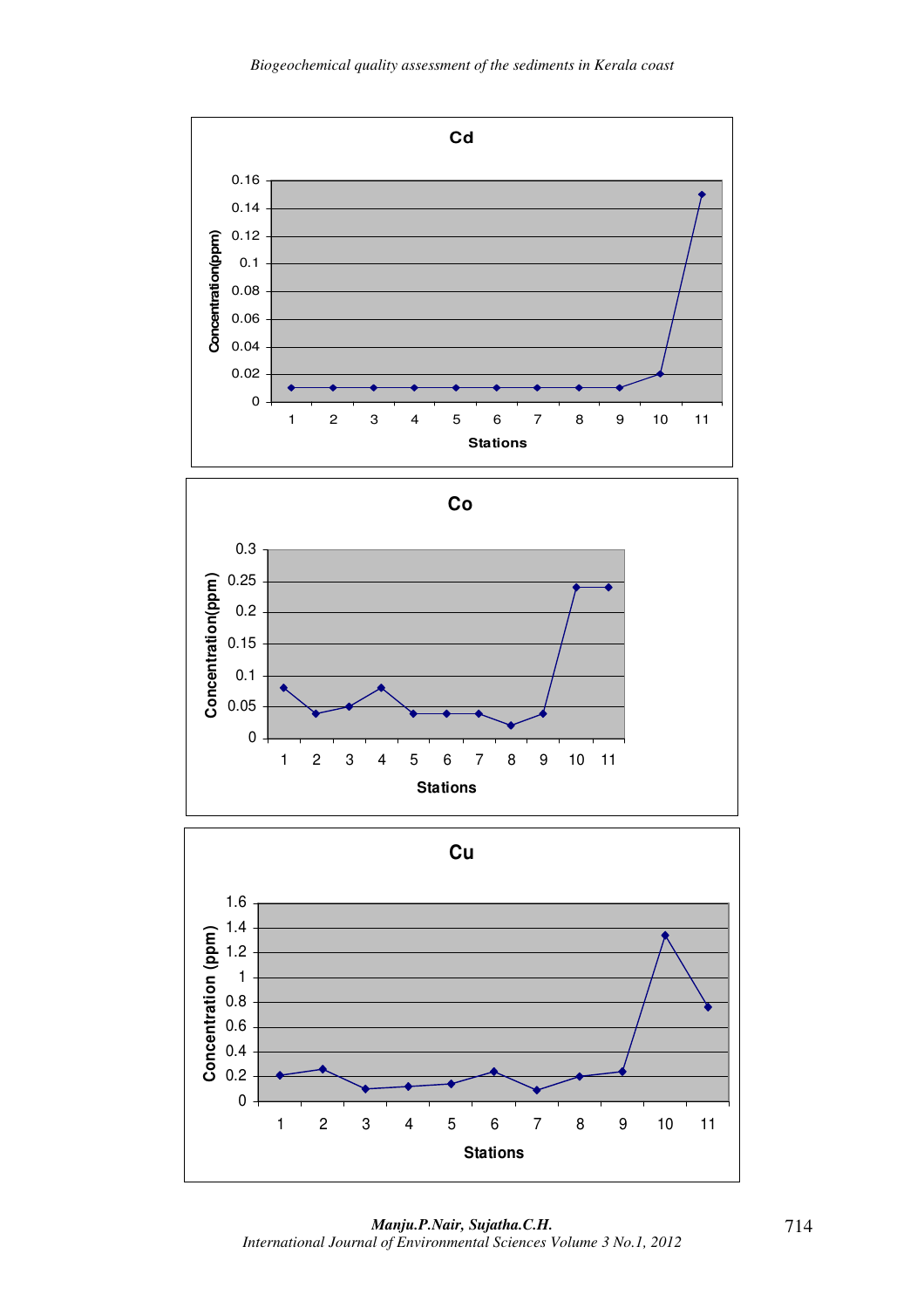





*Manju.P.Nair, Sujatha.C.H. International Journal of Environmental Sciences Volume 3 No.1, 2012*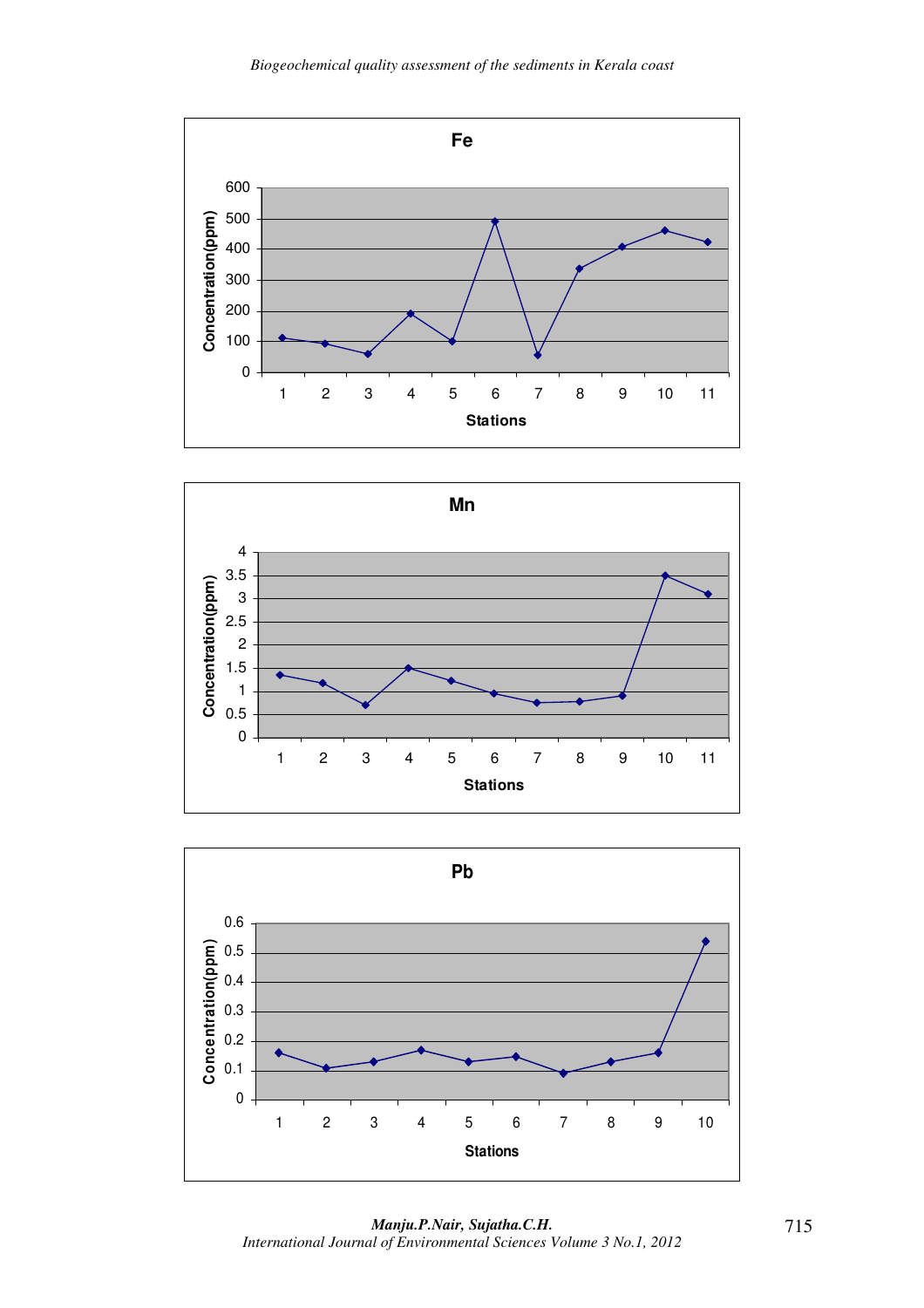

**Figure 5:** Spatial distribution of metal in Kerala coast

# **4. Conclusion**

This study highlights the quantification and spatial distribution of sediment *OM* and trace metal in selected stations of Kerala coast and focuses on the spatial variation correlation pattern of *OM* with Textural behavior, CHN and Trace metal distribution. The *OM* and trace metal composition were directly related to the muddy nature of the sediment. The concentration of metals and *OM* were maximum at Cochin, due to the better adsorption capacity of clay content in the sediment. Increased input of industrial effluents, discharge from rivers, and the intense physical and biological activity in coastal waters are other factors responsible. The C/N and Fe/P ratios were inversely related to *OM*. The muddy nature of Cochin site showed maximum nitrogen and phosphorous concentration similar to that of Fe content. This study could strengthen as a baseline biogeochemical data and would amplify future research on these lacunas for coastal zone execution measures.

## **Acknowledgement**

We express our sincere gratitude to Director, CMLRE for providing cruise berth in the cruise no. 267. We thank the crew of the FORV Sagar Sampada. Sincere thanks to MoES for providing financial support. We gratefully acknowledge the facilities and support provided by the Director, School of Marine Sciences and the Head, Department of Chemical Oceanography, CUSAT.

## **5. References**

- 1. APHA, (1995), Standard Methods for the examination of Water and Waste water". American Public Health Association, 19th Edition, Washington.
- 2. Barnes, H. and Blackstock, J., (1973), Estimation of lipids in marine animals tissues: Detailed investigation of the sulphophosphovanillin method for total lipids. Journal of Experimental Marine Biology and Ecology, 12, pp 103-118.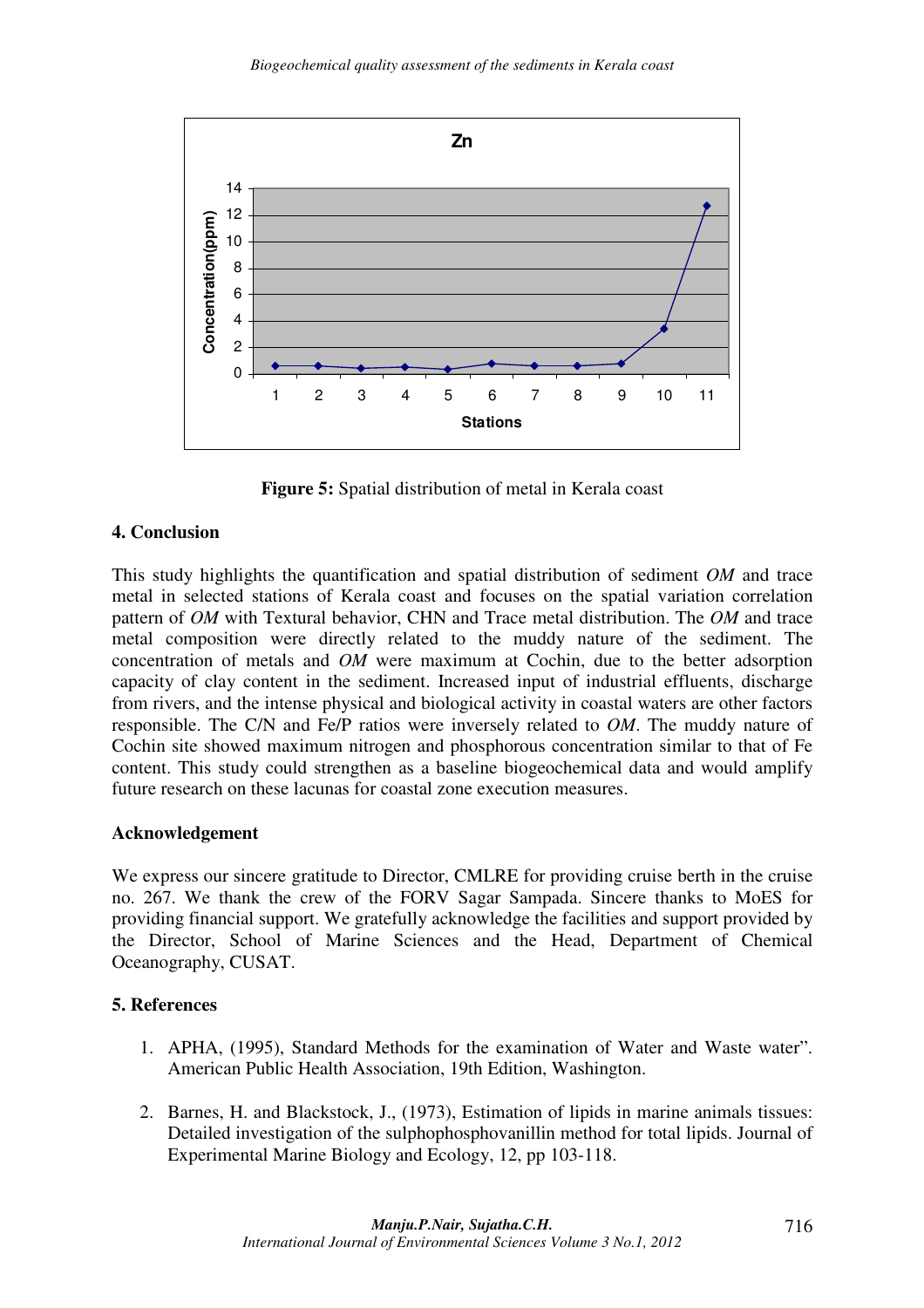- 3. Borsheim, K.Y., Myklestael, S.M and Sneil,J.A., (1999), Monthly profiles of DOC, mono and polysaccharides at two locations in the Trondheim fjord (Norway) during two years, Marine Chemistry, 63, pp 255-272.
- 4. Burdige,D.J., Skoog, A and Gardner K.G, (2000), Dissolved and Particulate Carbohydrate in contrasting marine sediment. Geochimica et Cosmochimica Acta, 64, pp 1029-1041.
- 5. Cauwet G.,(1978), Organic chemistry of sea water particulates concepts and developments, Oceanologica Acta, 1, pp 99-105.
- 6. Cividanes, S., Incera, M., and Lo'pezJ., (2002),Temporal variability in the biochemical composition of sedimentary organic matter in an intertidal flat of the Galician coast( NW Spain) Acta Oceanologica Sinica, 25, pp 1-12.
- 7. Danovaro, R., Fabiaano, M., and Della Croce, N., (1993), Labile organic matter and microbial biomasses in Deep sea sediments (Eastern Mediterranean Sea). Deep Sea Research, 140(5), pp 953-965.
- 8. Dell'anno., Pusceddu., Langone., and Danovaro., (2008), Biochemical composition and early diagenesis of organic matter in coastal sediments of the NW Adriatic sea influenced by riverine inputs. Chemistry and Ecology, 24(1), pp 75-85.
- 9. Dubois, M., Gilles, K.A., Hamilton, J.K. Reebers, P.A and Smith, F., (1956), Colorimetric method for the determination of sugars related compounds. Analytical Chemistry, 28, pp 350-356.
- 10. Fabiano, M., and Pusceddu, A., (1998), Total Hydrolizable particulate organic matter (Carbohydrate, Proteins and Lipid) at a coastal station in Terra Nova Bay (Rose Sea, Antarctica). Polar Biology, 19, pp 125-132.
- 11. Gremare, A., Medernach, L., deBovee F., Amoroux, J.M., Vetion, G., and Albert, P., (2002), Relationship between Sedimentary organics and benthic meiofauna on the continental shelf and the upper slope of the Gulf of Lions (NW Mediterranean). Marine Ecology Progress Series, 234, pp 85-94.
- 12. Jacob,J., Jayaraj, K A., Rehman Habeeb ,H., Chandramohanakumar, N., Balachandran, K.K., Raveendran, T.V., Joseph, T., Nair, M., and Achuthankutty, C.T., (2008), Biogeochemical characteristics of the surface sediments along the western continental shelf of India.Chemistry and Ecology, 25(2), pp 247-258.
- 13. Keil, R.G., Montlugon, D.B., Prahl, F.G., and Hedges, J.I., (1994), Sorptive Preservation of labile matter in marine sediments.Nature, 370, pp 549-552.
- 14. Kopacek., and Hejzlar., (1993), Semi-micro determination of total phosphorus in fresh waters with perchloricacid digestion. International Journal of Environmental Analytical Chemistry, 53, pp 173–183.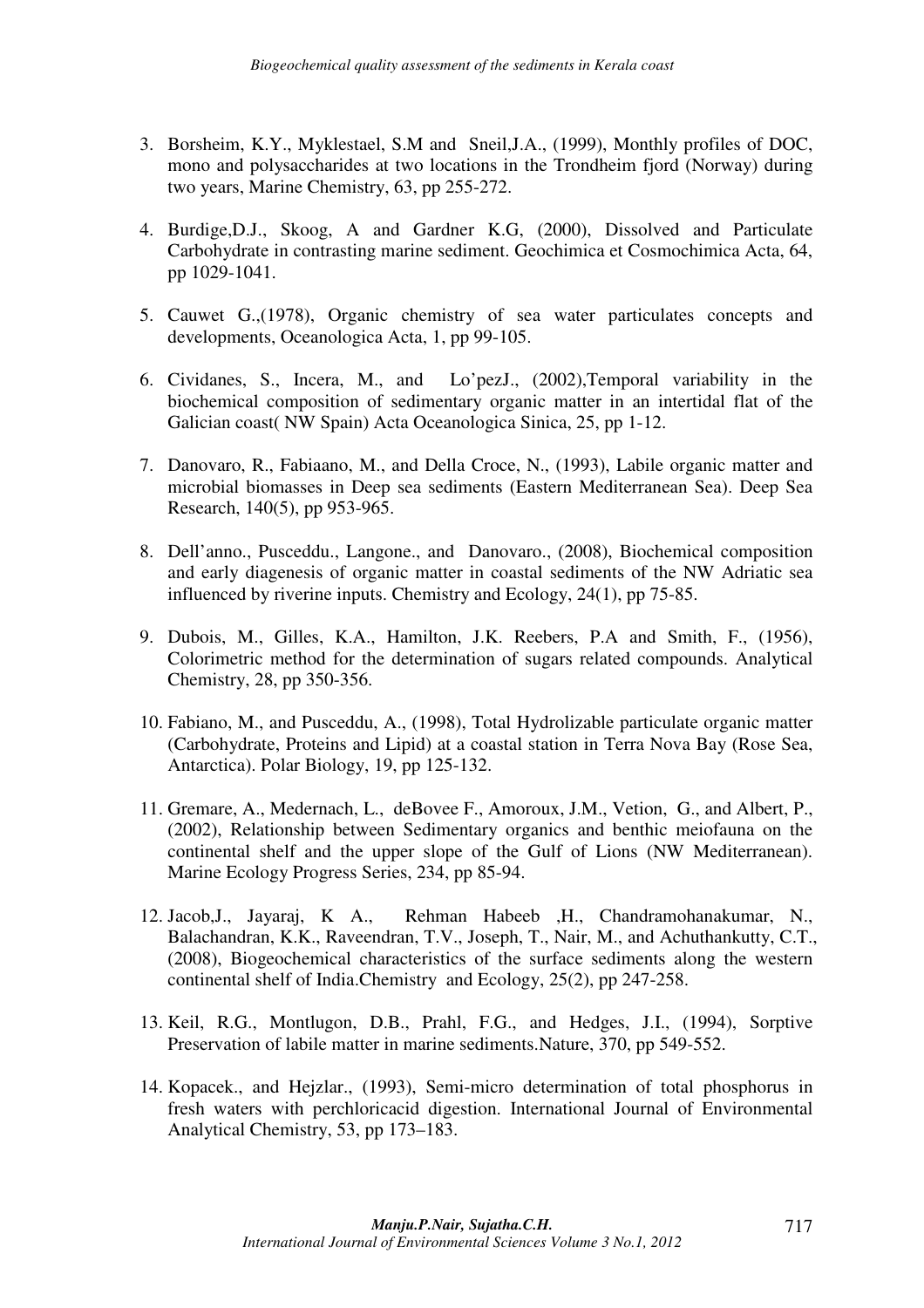- 15. Kuma, K., Katsumoto, A., Shiga, N., Sawabe, T., and Matsunaga, K., (2000), Variation of size fractionated Fe concentrations and Fe (III) hydroxide solubilities during a spring phytoplankton bloom in Funka Bay (Japan). Marine Chemistry, 71, pp 111-123.
- 16. Lalu Raj., Sujatha, C.H., Nair, S.M., Kumar, N.C., and Chacko, J., (2002), Base-line studies on the chemical constituents of Kayamkulam estuary near to the newly commissioned NTPC power station. Indian Journal of Environmental Protection, 22, pp 721-731.
- 17. Lee, S., Furman, J.A., (1987), Relationship between biovolume and biomass of naturally derived Marine bacterioplankton. Applied and Environmental Microbiology, 53, pp.1298-1330.
- 18. Lewis,D.W, (1984, Practical Sedimentology, Huchinson Ross Publishing Co: Stroudsburg, PA, pp 229.
- 19. Lowry,O.H., Rosebrough,N.J., Fart,A.L., and Randall,R.J., (1951), Protein measurement with Folin Phenol reagent. Journal of Biological Chemistry, 193, pp 265-275.
- 20. Mathupratap, N.M., Prasanakumar, S., Bhattathri, P.M.A., Dileepkumar, M., Reghukumar, S., Nair, K.K.C., Ramaiah, N., (1996), Mechanism of the biological response to winter cooling in the north eastern Arabian Sea. Nature, 384, pp 549-551.
- 21. Mayer, L.M., (1994), Relationship between mineral surfaces and organic carbon concentration in soil and sediments. Chemical Geology, 114, pp 347-363.
- 22. Mayer, L.M., (1994), Surface area control of organic carbon accumulation in continental shelf sediments, Geochimica et Cosmochemica Acta, 18, pp 1271-1284.
- 23. Newell, R.C., Field, J.G., (1983), The contribution of bacteria detritus to carbon and nitrogen flow in a benthic community, Marine Biology Letters, 4, pp 23-36.
- 24. Pusceddu, A., Dell'Anno, A., Fabiano, M., (2000), Organic matter composition in coastal sediments at Terra Nova Bay (Ross sea) during summer 1995.PolarBiology, 23, pp.288-293.
- 25. Renjith, K.R., and Chandramohanakumar, N., 2007, Geochemical characteristics of surficial sediments in a tropical estuary, South - West India. Chemistry and Ecology, 23(4), pp 337 -345.
- 26. Rich, J.H., Decklow H.W., Kirchman, D.L., (1996), Concentration and uptake of neutral monosaccharides along 1400W in the equatorial pacific: Contribution of glucose to heterotropic bacterial activity and DOM flux. Limnology and Oceanography, 41, pp 595-604.
- 27. Sujatha, C.H., M. Rethi., and S.M .Nair., (2001), Hydride-forming Toxic Metals (Hg, As, Pb and Se) in the Surficial Sediments of a Tropical Estuary, International Journal of Environmental Studies, 58(2), pp 159-172.